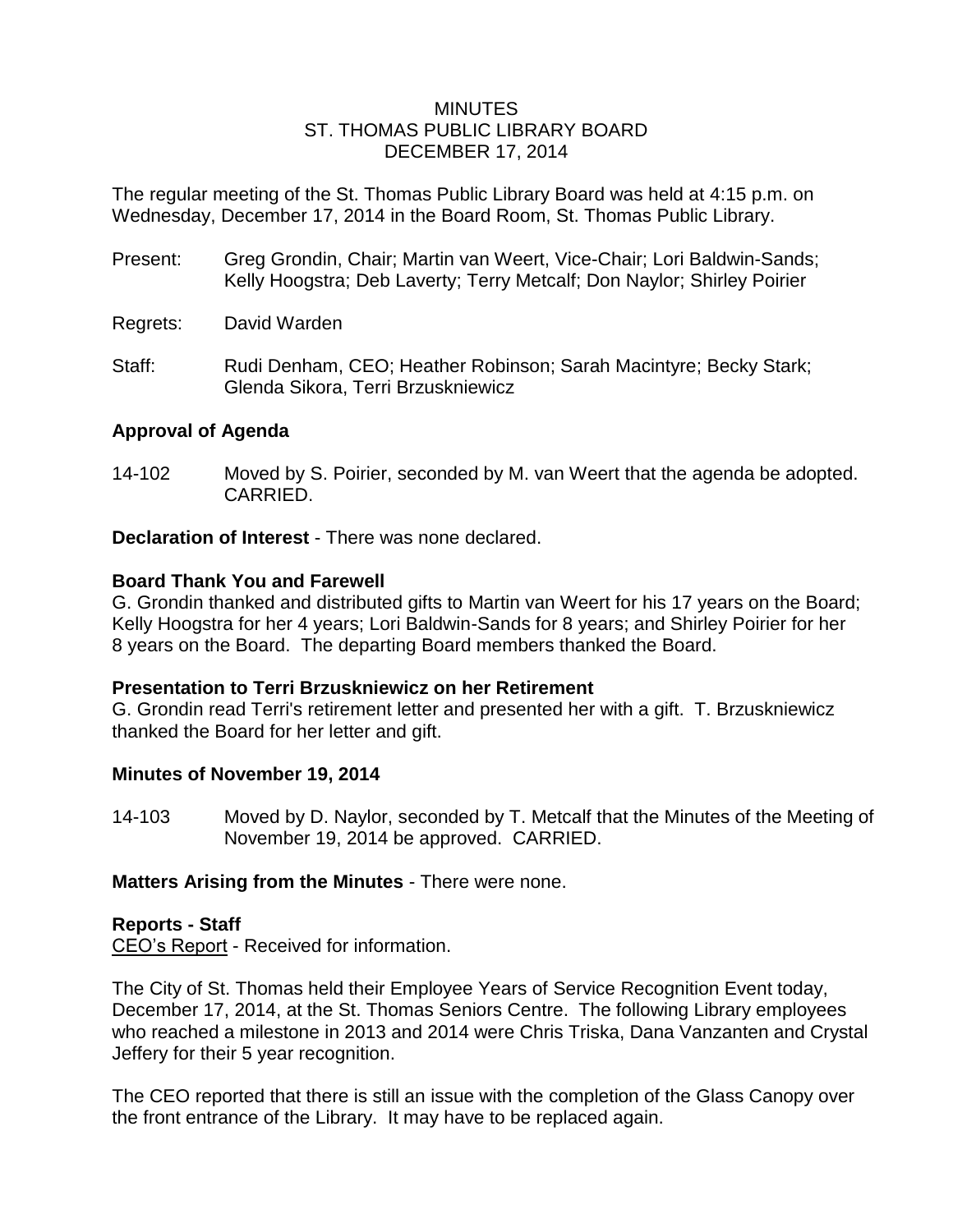-2-

The CEO advised that she and other City Department Heads received an engraved business card holder from the City of St. Thomas.

**Library Activities** 

Public Services Librarian Report - Received for information.

Systems and Public Services Librarian Report – Received for information.

Ontario Library Consortium - Received for information.

14-104 Moved by T. Metcalf, seconded by S. Poirier that the St. Thomas Public Library Board formally announce to the current Ontario Library Consortium executive, on January 15, 2015 that they will no longer be a member of the Ontario Library Consortium after December 31, 2015. CARRIED.

Outreach and Community Development Librarian Report - Received for information.

Friends Book Sales Report – November 2014 - Received for information.

G. Grondin noted that the Friends have steadily increased their amount of funds raised in 2014.

Friends Liaison Report - November 2014 - There was no November 2014 meeting.

2014 Annual User Survey - Received for information.

#### **Reports - Standing Committees**

Finance and Building and Grounds

Revenue and Expenditure Statement - January to November 30, 2014 - Received for information.

14-105 Moved by T. Metcalf, seconded by K. Hoogstra that the St. Thomas Public Library Board approve the Revenue and Expenditure Statement January to November 30, 2014. CARRIED.

Trust Fund Report - Received for information.

14-106 Moved by T. Metcalf, seconded by S. Poirier that the St. Thomas Public Library Board approve the Trust Fund Report of November 30, 2014. CARRIED.

Development Charges Report - January to November 30, 2014 - Received for information.

The CEO advised that the current Development Charges By-Law expires at the end of June 2015, and is under review.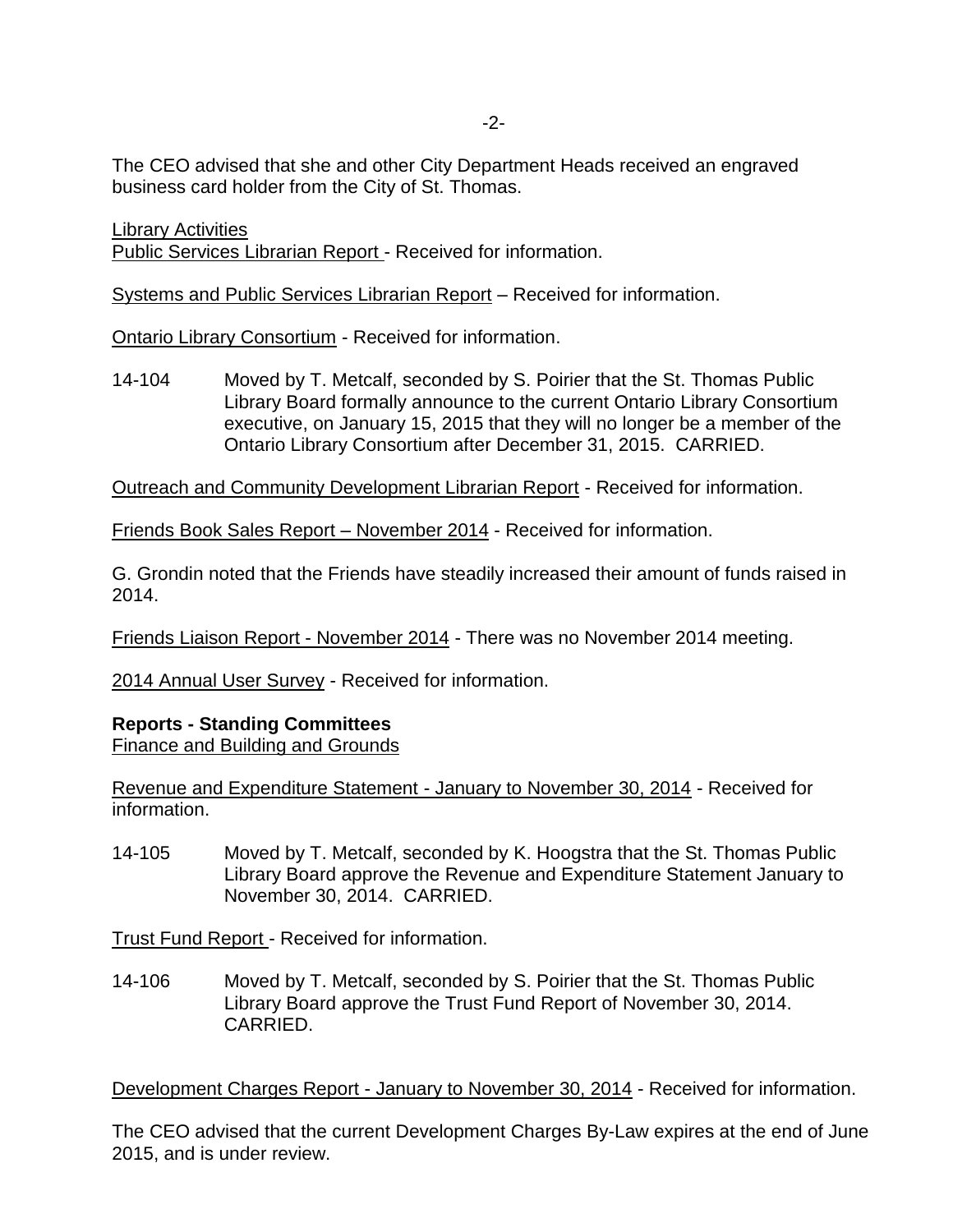14-107 Moved by T. Metcalf, seconded by M. van Weert that the St. Thomas Public Library Board approve the Development Charges Report from January to November 30, 2014. CARRIED.

Finance and Ad Hoc Orientation Committee Report - December 10, 2014 - Received for information.

14-108 Moved by T. Metcalf, seconded by S. Poirier that the St. Thomas Public Library Board approve the Finance and Ad Hoc Orientation Committee Report of December 10, 2014. CARRIED.

2015 Draft Budget - Received for information.

The CEO noted that there is an increase in the book budget for 2015.

14-109 Moved by T. Metcalf, seconded by K. Hoogstra that the St. Thomas Public Library Board approve the 2015 Draft Budget of December 2, 2014 as presented. CARRIED.

Southern Ontario Library Service - No report.

#### Personnel and Public Relations

M. van Weert advised that the Collective Agreement with CUPE 841.2 Library Unit has been signed and is now completed.

#### Federation of Ontario Public Libraries

T. Metcalf reported that the FOPL General Annual Meeting will be held at the Ontario Library Association Super Conference on January 28, 2015.

#### **Correspondence**

Ministry of Citizenship, Immigration and International Trade re: The Ontario Medal for Young Volunteers and The Ontario Volunteer Service Awards - Received for information.

G. Grondin noted that the Library does participate in the Ontario Volunteer Service Awards.

Thank You Card from the St. Thomas Public Library Staff - Received for information.

#### **Other Business**

Policies

### Job Description - Technical Services Coordinator